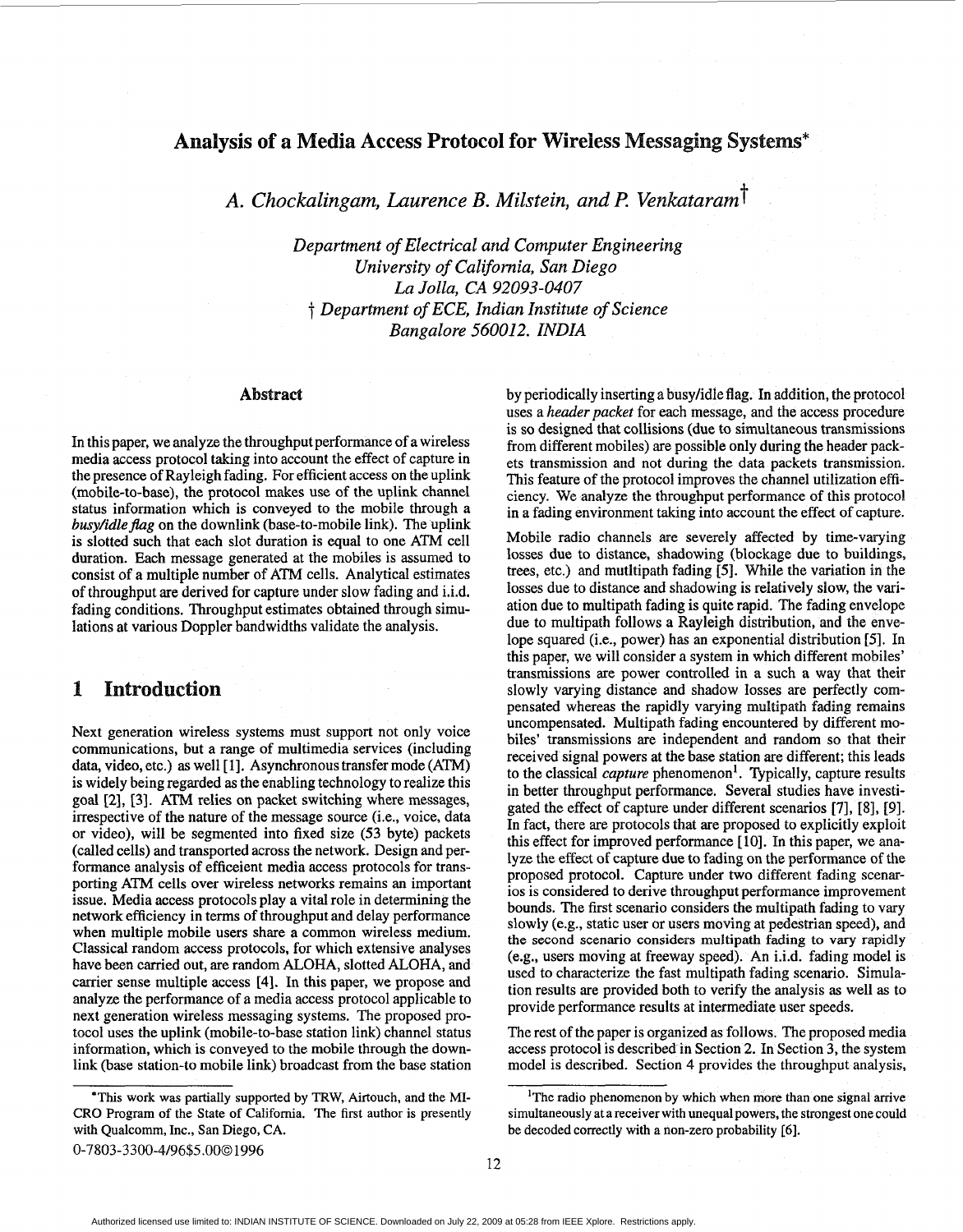results and discussions. Section *5* highlights the conclusions and scope for further work.

# **2 Protocol Description**

In the following description of the media access protocol, it is assumed that the uplink(mobi1e-to-base) channel is slotted to one packet duration (one ATM cell duration), transmission attempts are made at the slot boundaries, and each message consists of a random number of data packets (ATM cells).

The mobile, once it receives a message to be delivered to the base station, first checks the status of the busylidle flag which it receives periodically on the downlink from the base station. If the flag is set to busy, it refrains from making a transmission attempt, and reschedules the attempt to a later time. If the flag is set to idle, then it makes a transmission attempt by sending a header packet (which could contain the number of packets in the message, and other control information like source and destination addresses, etc.) in the immediately following slot on the uplink. The mobile expects the base station to respond to this header in the form of the busyhdle flag being set to busy, in the event of successful header packet reception. If this happens, the mobile transmits the data packets continuously on the uplink until all the packets in the message are sent. The base station sets the flag back to idle once the entire massage transmission is complete. In the event of the header packet loss (either due to collision or channel errors), the base station makes no response. Thus, the continued idle status of the flag prompts the mobiles to reschedule their transmission attempts to a later time.

Note that the purpose of the periodic busy/idle flag is twofold; one, it informs the status of the uplink to all the participating mobiles in the network, and two, it acts **as** an acknowledgement mechanism to inform a sender mobile about the successful reception of the header packet so that transmission of the data packets can follow. Thus, multiple transmissions from several mobiles (and, consequently, a collision) are possible only during the header packet transmission, and this makes the protocol more efficient.

# **3 System Model**

The following system model is considered to analyze the throughput performance of the above protocol.

- 1. **A** single cell system with *N* mobile users trying to communicate with the base station.
- **2.** All mobiles' transmissions are power controlled such that the distance and shadow losses are perfectly compensated and the multipath fading remains uncompensated.
- 3. All the mobiles receive the busyhdle flag instantaneous and error-free.
- **4.** Message arrival process at each mobile is Bernoulli with rate  $\lambda$ .
- *5.* Each message consists of a number **of** packets, and the message length (measured in integer number of packets)

follows a geometric distribution with parameter  $g_m$  and pdf

pr(msg. length=x) = 
$$
\begin{cases} g_m(1-g_m)^{x-1} & x=1,2,3, ... \\ 0 & \text{otherwise.} \end{cases}
$$

## *Fading Channel Model*

We consider a flat fading channel, whose analytical model is described in the following. In the literature, the flat fading channel is modeled as a multiplicative complex function,  $\alpha(t)$ , which is adequately described **as** a random process. A popular model considers a Gaussian random process with a given mean and covariance function *[5].* On the time scale of the fading variations, the process can and will be considered **as** stationary. Therefore, with no loss in generality, we will normalize its power to 1. The real and imaginary axes can be chosen so that the mean,  $p = E[\alpha(t)]$ , is real. Also, for the future reference, we define the covariance function **as** 

$$
K(\tau) = E[(\alpha(t+\tau) - \mu)^*(\alpha(t) - \mu)].
$$
 (1)

Note that if  $\mu = 0$ , the envelope of  $\alpha(t)$  is Rayleigh distributed for any t, and the envelope squared has an exponential distribution. On the other hand, when  $\mu > 0$ , we are in the presence of socalled *Rician fading*: this latter model accounts for the presence of a line-of-sight (LOS) component, and is often more accurate in micro- and picocells. When the LOS component is absent, or has negligible power, the Rician model degenerates into the Rayleigh one.

In a widely accepted model, the Gaussian process is assumed to have a bandlimited non-rational spectrum given by *[5]* 

$$
S(f) = S(0) \left[ 1 - \left(\frac{f}{f_D}\right)^2 \right]^{-1/2}, \text{ for } |f| < f_D, \qquad (2)
$$

and zero otherwise. This spectrum corresponds to the covariance function

$$
K(\tau) = J_0(2\pi f_D|\tau|),\tag{3}
$$

whose physical meaning has been investigated in [5].  $J_0(\cdot)$  is the modified Bessel function of the first kind and of zeroth order. The correlation properties of the fading process depend only on  $f<sub>D</sub> |\tau|$ . When it is small  $( $0.1$ ), the process is very correlated ("slow"$ fading); on the other hand, for larger values of  $f<sub>D</sub> |\tau|$  ( $> 0.2$ ), two samples of the channel are almost independent ("fast" fading).

### *Capture Model*

We model the capture/no capture (i.e., packet success/failure) process as the outcome of a comparison of the instantaneous signal-to-noise ratio to a threshold value; if the received power is above the threhold, the packet is successfully decoded with probability **1;** otherwise it is lost with probability 1. Consider simultaneous transmissions from *'n'* number of mobile users in a slot, which are received with signal powers  $\alpha_j^2$ ,  $j = 1, 2, ..., n$  at the base station. Capture is said to occur in favor of user *'i'* if

$$
x_i^2 > b \left[ \sum_{j=1, j \neq i}^n \alpha_j^2 \right] + \frac{1}{F}, \tag{4}
$$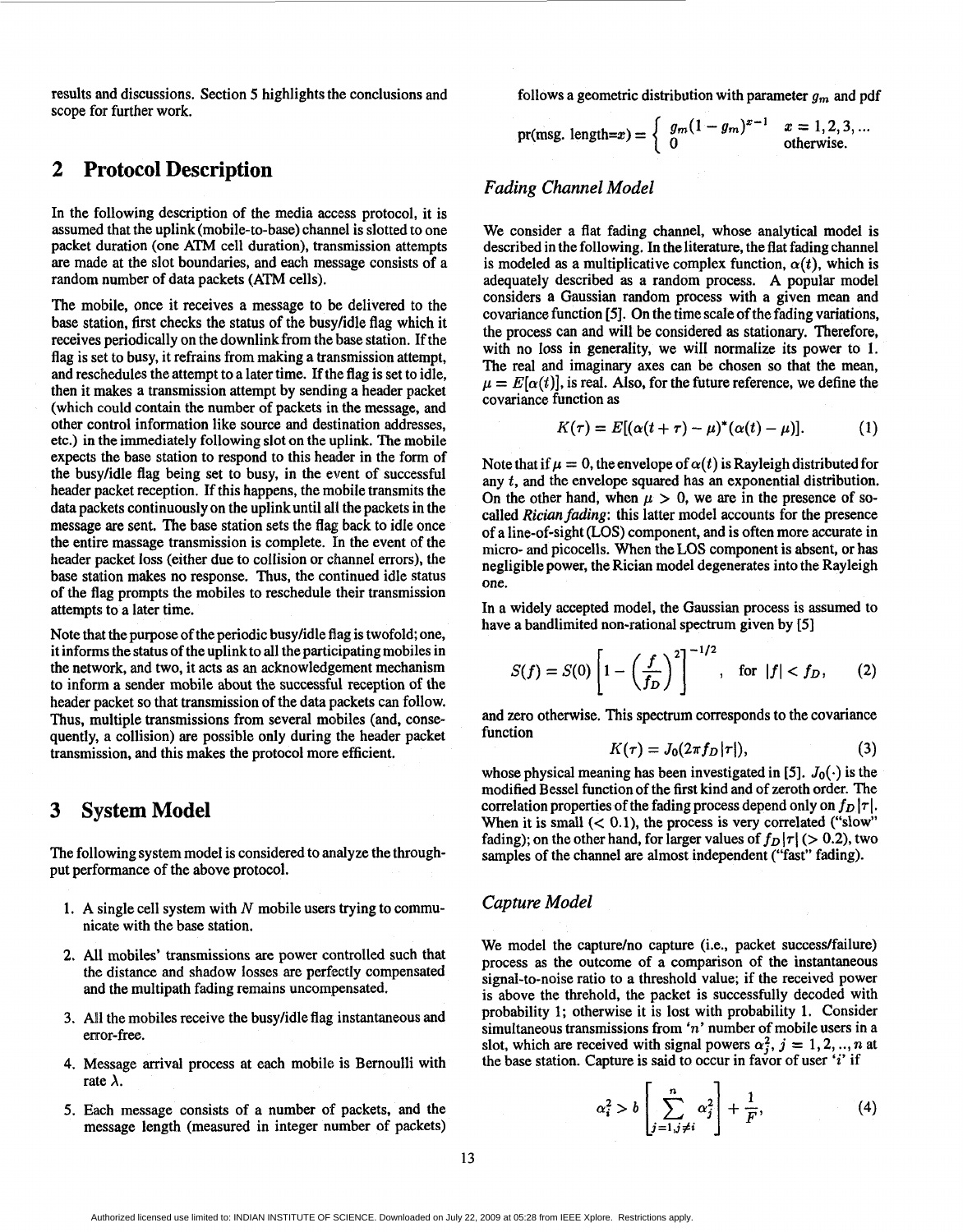where  $b$  is defined as the capture threshold and  $F$  is the fading margin of the system. Fading margin is the amount of average excess power needed for a packet to be decoded correctly, taking into account the effect of fading, even in the absence of interference from other users. Note that there is no capture when  $b \to \infty$ , and there is perfect capture when  $b = 1$ .

# **4 Throughput Analysis**

In this section, we analyze the protocol throughput performance. We consider two different fading scenarios; one corresponding to "slow" fading and the other corresponding to "fast" fading. These two scenarios set the bounds on the improvement in throughput due to capture, that is, static fading provides the maximum and i.i.d. fading gives the minimum improvement.

### **Slow fading**

and

In analyzing slow fading capture, we assume that once a header packet of a given user is captured, all the data packets in the corresponding message are also captured. While this assumption is true for static users, it also turns out to be a reasonable assumption for slowly moving users (e.g., users moving at pedestrian speed).

Based on the above assumption, the system can be modelled **as** a two state Markov chain **as** shown in Figure 1, the defining states being **IDLE** state (state 1) and ACTIVE state (state 2). The state transition probabilities are given by

$$
p_{11} = p_0 + \sum_{i=1}^{N} p_i (1 - p_s^{(i)}),
$$
 (5)

$$
p_{12} = \sum_{i=1}^{N} p_i p_s^{(i)},
$$
 (6)

$$
p_{21}=g_m,\t\t(7)
$$

 $p_{22} = 1 - g_m$ .

 $p_i$  is the probability that 'i' users make a transmission attempt in a slot, and equals

$$
p_i = \binom{N}{i} \lambda^i (1 - \lambda)^{N - i}.
$$
 (9)

 $p_s^{(1)}$  is the capture probability of any one user succeeding when it sees  $(i - 1)$  interfering users' transmissions in the slot. This capture probability can be derived **as** [ 113 *Probability of any one user s*<br> *erfering users'* transmissions<br> *p*(*i*) *i* and *p i*  $p_s^{(i)} = ie^{-1/F} \left(\frac{1}{1+b}\right)^{i-1}$ .

$$
p_s^{(i)} = ie^{-1/F} \left(\frac{1}{1+b}\right)^{i-1}.
$$
 (10)

Now the throughput is given by the expression  
\n
$$
\eta = \frac{1 + E(A)}{E(I) + E(A)},
$$
\n(11)

where  $E(I)$  and  $E(A)$  are the expected length of the idle and active segments, respectively. Note that, in the above, we are



Figure 1: State transition diagram for slow fading

considering successful header packet transmissions also to contribute to the throughput computation. It is easy to see that

$$
E(I) = \frac{1}{\sum_{i=1}^{N} p_i p_s^{(i)}},
$$
\n(12)

and

$$
E(A) = \frac{1}{g_m}.\tag{13}
$$

Combining Equations (9), (10), (11), (12), and (13), the throughput expression can be obtained in closed form **as** 

$$
\eta = \frac{(1+g_m)e^{-1/F}N\lambda[1+b(1-\lambda)]^{N-1}}{g_m(1+b)^{N-1}+e^{-1/F}N\lambda[1+b(1-\lambda)]^{N-1}}.
$$
 (14)

It can be seen from the above expression that, like any other random access protocol, the proposed protocol exhibits unstable behavior at high arrival rates, and the maximum throughput  $(\eta_{max})$  occurs at the arrival rate  $(\lambda_{max})$  given by

$$
\lambda_{max} = \frac{1+b}{bN}.
$$
 (15)

Note that when there is no capture (i.e.,  $b \rightarrow \infty$ ),  $\lambda_{max}$  becomes equal to  $1/N$ . When there is perfect capture ( $b = 1$ ),  $\eta_{max}$  occurs when the arrival rate is 2/N.

#### *Results*

(8)

In Figure 2, we plot the maximum throughput performance of the protocol **as** a function of different capture threshold values, b (in dB), for a 10 user ( $N = 10$ ) network. A b value of 0 dB corresponds to perfect capture, and a large value of  $b$  (e.g., 50 dB) represents the no capture condition. A  $g_m$  value of 0.1, corresponding to **an** average message length of 10 packets per message (not including the header) is used. The curves are parameterized by the fading margin,  $F$  (in dB). The protocol is seen to provide a maximum throughput of around *0.65* even under conditions of small fading margins ( $F = 0$  dB) and no capture (e.g.,  $b = 50$ dB). This throughput value improves to 0.82 when there is perfect capture ( $b = 0$  dB), which is a 17 % improvement in capacity due to capture alone. The percentage improvement in capacity due to capture shows diminishing returns **as** the fading margin is increased. (Note that as  $F \to \infty$  the channel becomes noiseless). For example,  $\eta_{max}$  improves from 0.75 to 0.89 (14 % improvement) when  $F = 2.5$  dB, from 0.81 to 0.93 (12 % imrpovement)

Authorized licensed use limited to: INDIAN INSTITUTE OF SCIENCE. Downloaded on July 22, 2009 at 05:28 from IEEE Xplore. Restrictions apply.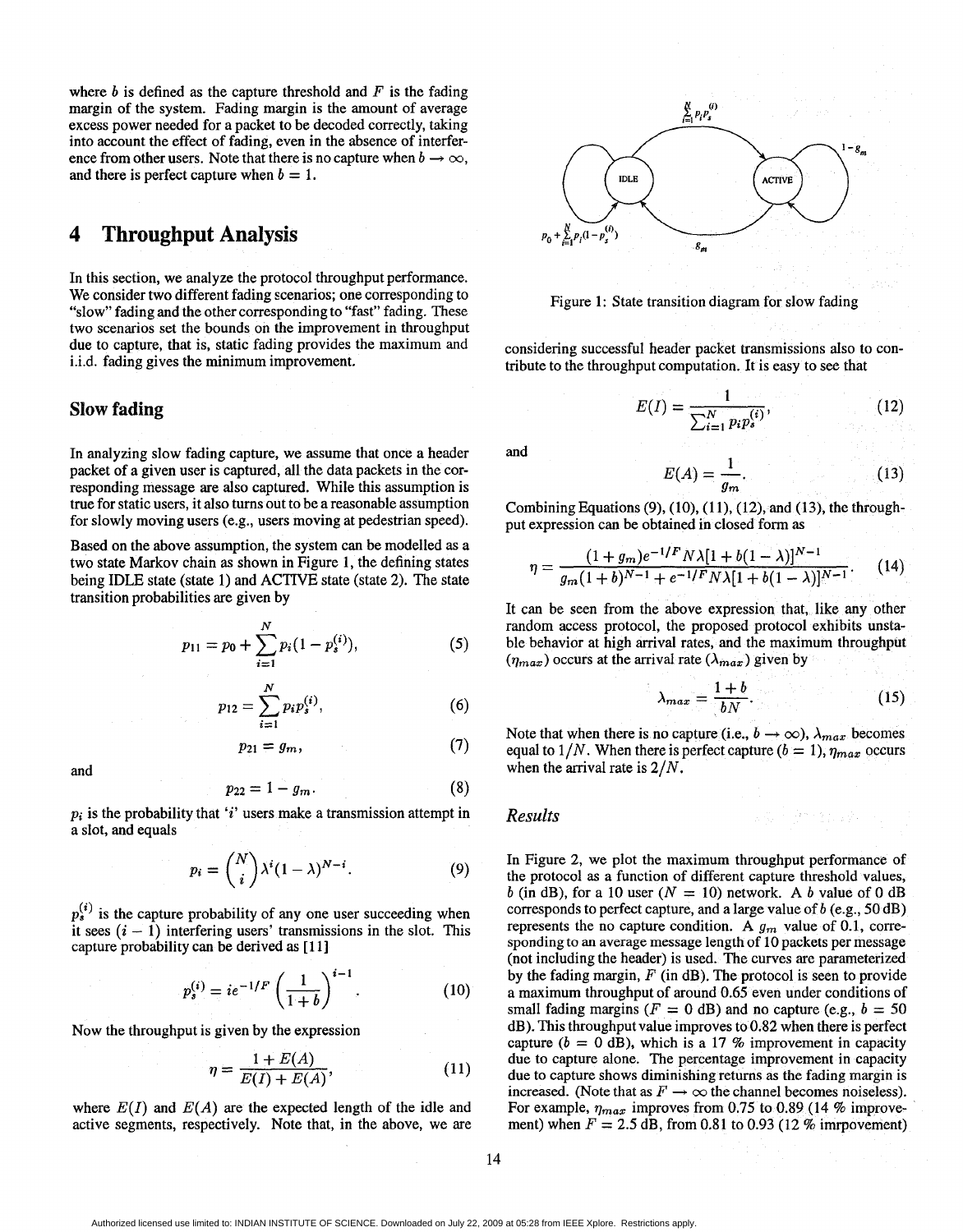<span id="page-3-0"></span>when  $F = 5$  dB, and from 0.85 to 0.96 (11 % improvement) when  $F = 10$  dB. When  $F = 20$  dB (close to noiseless channel condition), the maximum throughput improves from 0.87 to 0.97, resulting in 10 % improvement in throughput due to capture. It can be seen from Equation **(14)** that the throughput improves **as**  the message length is increased. However, the increased throughput for large message sizes comes at the expense of increased delay performance of the protocol, which needs to be studied.



Figure **2:** Effect of capture on the maximum throughput under *slow* Rayleigh fading.  $N = 10$ .  $g_m = 0.1$ .  $\lambda = (1 + b)/bN$ .

### **Fast fading**

Here we consider the "fast" fading scenario. The fading is **as**sumed to be i.i.d., implying that knowledge of a capture in a particular slot does not say anything about the possibility of capture or otherwise in the subsequent slots. As will be seen later, this is a good model for fast moving users.

To analyze this scheme, it must be noted that the system can no longer be modelled **as** a simple two state Markov chain **as** we did for the slow fading case. On the contrary, **a** large number of states, which grows linearly with the number of users in the system, are needed to define the system. This is explained **as** follows. The system state space can be subdivided into **1)** idle state, **2)** header capture state set, **3)** header loss state set, **4)** data capture state set, and *5)* data loss state set. State **1** (idle state where no user is transmitting in a slot) is unique. Capture (state sets **2** and **4)**  and lossy (state sets **3** and **5)** state sets correspond to situations where one or more users transmit in a slot. With state sets **2** and **4,**  there will be a packet success due to capture, whereas there will be no capture (resulting in loss of packets) with state sets **3** and **5.** State sets **2** to **5** each are comprised of *N* different sub-states (each corresponding to different number of users simulataneously transmitting in a slot), resulting in  $(4N + 1)$  total number of states. Thus, the individual states in the state sets **2** to **5** can be described by the  $(i, n_i)$  pair, where  $i = 2, 3, 4, 5$  and  $n_i = 1, 2, ..., N$ . Note the pair **(1,O)** represents the idle state. The various state transition probabilities can be derived **as** follows.

$$
P_{(1,0)\to(k,l)} = p_0
$$
  
\n
$$
p_1 p_s^{(l)}
$$
  
\n
$$
k = 1; l = 0
$$
  
\n
$$
k = 2; l = 1, 2, ..., N
$$
  
\n
$$
p_l(1 - p_s^{(l)})
$$
  
\n
$$
k = 3; l = 1, 2, ... N
$$
  
\n0 otherwise,

where  $p_l$  and  $p_s^{(l)}$  are as defined in (9), and (10), respectively. Other transition probabilities are derived **as** 

$$
P_{(2,j)\to(k,l)} = p_s^{(l)} \qquad j = 1, 2, ..., N; k = 4; l = j
$$
  
\n
$$
1 - p_s^{(l)} \qquad j = 1, 2, ..., N; k = 5; l = j
$$
  
\n0 otherwise,  
\n
$$
P_{(3,j)\to(k,l)} = p_0 \qquad j = 1, 2, ..., N; k = 1; l = 0
$$
  
\n
$$
p_l p_s^{(l)} \qquad j, l = 1, 2, ..., N; k = 2
$$
  
\n
$$
p_l (1 - p_s^{(l)}) \qquad j, l = 1, 2, ..., N; k = 3
$$
  
\n0 otherwise,

and

$$
P_{(4,j)\to(k,l)} = g_{m}p_{0} \qquad j = 1, 2, ..., N; k = 1; l = 0
$$
  
\n
$$
g_{m}p_{l}p_{s}^{(l)} \qquad j, l = 1, 2, ..., N; k = 2
$$
  
\n
$$
g_{m}p_{l}(1-p_{s}^{(l)}) \qquad j, l = 1, 2, ..., N; k = 3
$$
  
\n
$$
(1-g_{m})^{l}p_{s}^{(l)} \qquad j = 1, 2, ..., N; k = 4, 5; l = j
$$
  
\n
$$
{j-l \choose l-1}(1-g_{m})^{l}g_{m}^{j-l}p_{s}^{(l)} \qquad j = 1, 2, ..., N; k = 4, 5; l < j
$$
  
\n
$$
0
$$
 otherwise.

The transition probabilities  $P_{(5,j)\to(k,l)}$  are identical to the probabilities  $P_{(4,j)\to(k,l)}$  as defined above. Since it is not easy to obtain the throughput expression in closed form, the system equations are solved using MatLab to obtain the steady state probabilities and hence the system throughput. The maximum throughput is obtained through an iterative procedure. The arrival rate  $(\lambda_{max})$ at which the maximum throughput occurs is found to be different for different capture threshold values. Figure **3** shows the maximum throughput performance of the protocol with i.i.d. fading and capture. We use the same set of parameters that were selected for slow fading case ( $N = 10$ ,  $g_m = 0.1$ ,  $F = 0$  to 20 dB). It is seen that the percentage improvement in throughput due to capture is always less under i.i.d. fading conditions than compared to slow fading conditions. Also, when fading is i.i.d., the maximum achievable throughput gets severely degraded at low fading margins (e.g.,  $\eta_{max}$  of 0.32 with perfect capture when  $F = 0$  dB). It must be emphasized that the analytical performance predictions presented above, both for slow **as** well **as** i.i.d. fading, were found to be accurate through simulations.

#### **Simulations**

Simulations are carried out at different vehicle speeds (equivalently, different Doppler bandwidths) to examine how close are the above analytical bounds to the actual performance. The correlated Rayleigh fading process defined in Section **3** is simulated by the technique proposed by Jakes in *[5].* The different normalized Doppler bandwiths,  $f_dT$ , considered are 0.002, 0.02, 2. For a packet duration of about **16** msec (i.e., **1** ATM cell at 200 Kbps data rate), the  $f_dT$  value 0.002 corresponds to less than 1 **Hz** Doppler **(1.5 km/hr** user speed - a pedestrian user!) **at** 900 MHz carrier frequency. Similarly  $f_dT = 2$  corresponds to a user moving at a speed of **150** km/hr **(125** Hz Doppler). In Figure **4,**  we plot the analytical (for both slow and i.i.d. fading) and simulation throughput results at different capture threshold values,